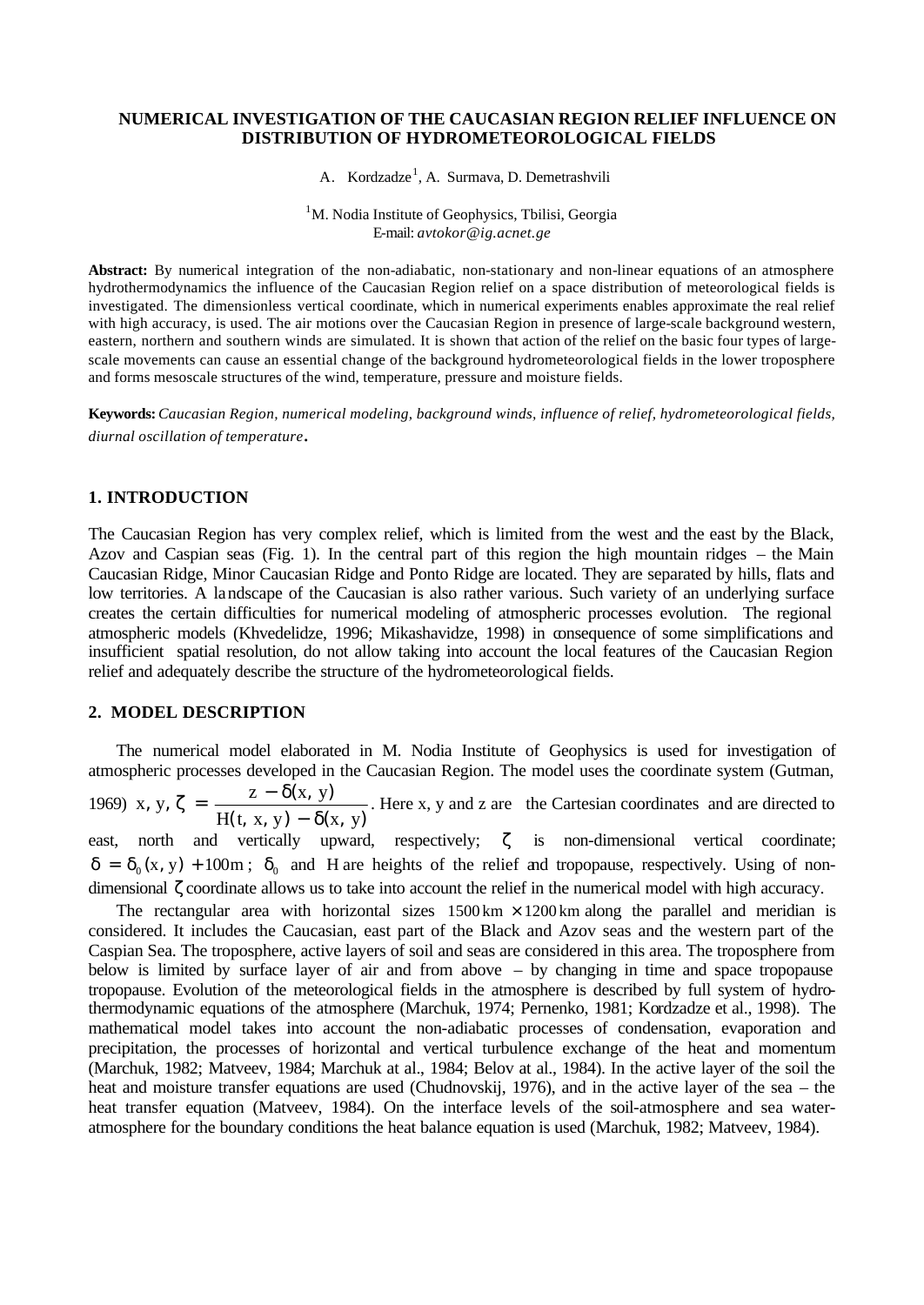In the model the standard boundary conditions and parameterization formulas for non adiabatic processes of condensation and evaporation, vertical turbulence transfer of heat and momentum are used (Marchuk et al., 1984; Belov et al., 1984).

For numerical integration of the model equations Shuman's numerical scheme (Shuman et al., 1968) for the atmosphere and the Krank-Nikolsons scheme for soil and sea water are used. The rectangle numerical grid with  $26 \times 24 \times 17$  points is used. The horizontal steps are equal to 50 km and the vertical step is equal to  $1/17$ . In the soil and sea basin the amount of the grid levels is equal to 20 with steps equal to  $\overline{5}$  cm. The time step is equal to 1 min. The numerical integration was continued more than 10 days.

The background values of the temperature and pressure fields were chosen so, were modeled the Caucasian relief flow by the west, east, north and south background winds. The values of background wind speeds were determined by the formulas of the geotropic wind and were growth from  $2m/s$  on the level  $z =$ 100 m to 25.3 m/s on the tropopause. The background value of the relative humidity of the atmosphere was equal to 40%, the background values of cloud water was equal to 0.

## **3**. **RESULTS**

In Fig. 2 the space distribution of wind field on the level z=1 km in case of flow the Black Sea region by background western wind, obtained at the moment  $t = 12$  p.m., is shown. From this figure it is visible that the surrounding of the Black Sea relief causes considerable change of the space distribution of the background wind field not only over the high mountain ridges, but also surrounding seashore zones and lowland territories. The Main Caucasian, Minor Caucasian and Phonto ridges are resistance with three side of air motion to east and this promotes accumulation of air near the east part of Black Sea and causes growth of ground-level pressure. As a result the direction of the west wind is changed and wind consistently becomes as the south-western, western and south-eastern winds. In the central and east parts of the Caucasian Region the shape of relief and orientation of ridges forces air to spread along the lowland territory among the mountain ridges. Here, as a result, the north-west and south-west winds are formed. As a whole influence of the relief on the background western wind causes formation of the anticyclone wind vortex.





**Figure1:** Relief of the Caucasian Region Figure 2: Distribution of the wind velocity vectors (m/s) and izolines of the vertical velocity (cm/s) in case of backdround weastern wind at  $t = 12$  p.m.

The kinematical picture of influence of the Caucasian Region relief on the background eastern wind is significantly different. In this case the wind is "soaked up" between Main Caucasian and Minor Caucasian ridges along the lowland and flat territories. In case of flow region relief by northern background wind the air stream is divided into the western and east streams. The western air flow streamlining the Main Caucasian Ridge from western side meets on his way the resistance of the Ponto Ridge and forms the cyclonic wind vortex on the eastern side of the Black Sea. The eastern air flow forms the anticyclonic wind vortex in the vicinity of the western shores of the Caspian Sea. In case of the Caucasian Region relief flow by southern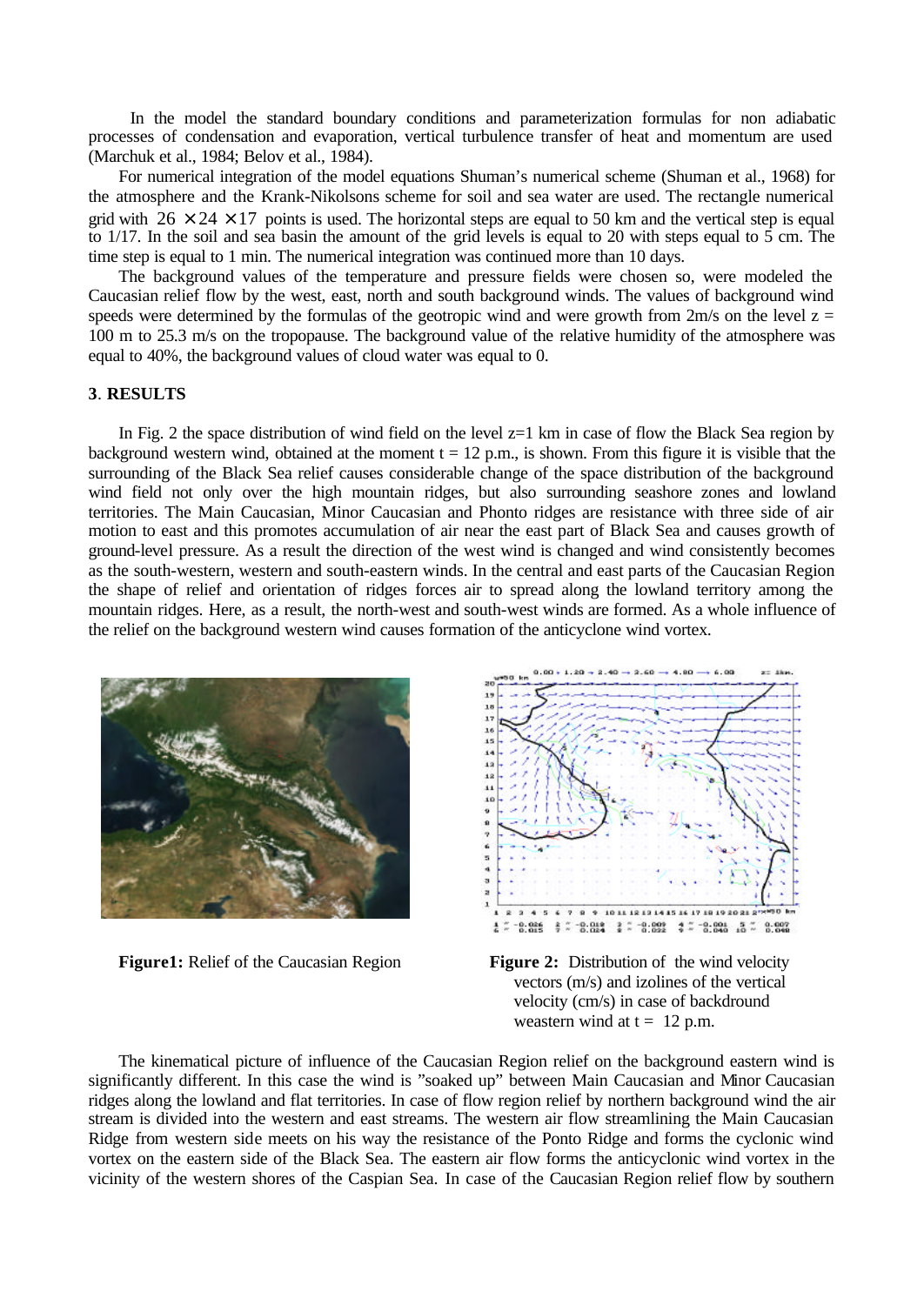background wind the cyclonic and anticyclonic vortexes of the wind in the eastern and western parts of the Caucasian Region and a "return flow" of air in the leeside of the Main Caucasian Ridgem, are obtained.

The space distribution of the vertical speed of the wind in the low troposphere is complex. In general, in vicinities of the windward and lee sides of the ridges (relatively the background wind) the zones of descending and ascending movements of air are received. The local distribution of these zones depends from structure of formed mesoscale circulating systems. In the middle troposphere the space distribution of the vertical velocity is little other than in the lower troposphere. As a hole in the region of the windward side the ascending movements of air and in the region of the lee side – the descending movements are obtained. Quantitatively vertical velocity has the maximal values in vicinities of greater heights of the Main Caucasian ridge. The values of the vertical velocities changes in the interval from -10 cm/s up to 15 cm/s.

The diurnal oscillation of the air temperature essentially depends from situation of the point in the region (Fig. 3). Above the seas the amplitude of the diurnal oscillation of temperature on the level 100m does not exceed 1-2<sup>°</sup>C, but above the earth ground it reaches to  $4^{\circ}$ C. The amplitude of the diurnal oscillation of the sea water temperature is equal to  $0.05$ - $0.07^{\circ}$ C, but that on the surface of soil are into interval 25-30<sup>°</sup>C. By the depth in the soil the amplitude of the diurnal oscillation of temperature gradually decreases and on the level 1m not exceed  $0.1^{\circ}$ C.

Air flow of the Caucasian Region relief is accompanied by evaporation water from the sea surface, vertical and horizontal motion of water vapor, condensation of water vapor in the areas of intensive ascending movement and formation of the crest clouds. The clouds formation process begins approximately in 1 hour after beginning of air flow modeling process, letter 2 hours begins precipitation and still 4 hours later some well development rain cloud systems are obtained (Fig. 4). In the vicinity of the high mountains both anabatic clouds and lee wave clouds are obtained. Over the most parts of cloud formation territory (except the places with intensive ascending movements of air) the clouds arise and disappear with periodicity about 5-7 hours.



temperature amplitude  $\Delta T$ <sup>( $\degree$ </sup>C) above of the soil (curves 2-4) on the level  $z=100$ m. moment  $t=4$  p.m.



**Figure 3.** Diurnal oscillation of the air **Figure 4.** Distribution of the wind velocity (m/s)  $\Delta T({}^0C)$  above and the atmospheric water (10<sup>-1</sup> g/kg) in the the sea point (curve 1) and three points latitudinal section X0Z ( $y = 13 \times 50$  km )at the

Analyze of spatial distribution of obtained pressure field shows that interaction of the relief and background winds forms the meso-scale zones of increase and decrease of the surface pressure with amplitudes approximately equal to 5-15 Mb. These zones have different spatial extent and shape. The zones of increase and decrease of the surface pressure are mainly located with windward and lee side of basic mountains ridges, respectively.

### **4. CONCLUSION**

As it is apparent the spatial and temporal distributions of meteorological fields (pressure, temperature, wind speed, clouds, etc.) obtained by this model, are well agreed with data known from observations (Papinashvili, 1963; Handbook ..., Wind, 1968; Handbook ..., Temperature ..., 1968; Climate ..., 1971,